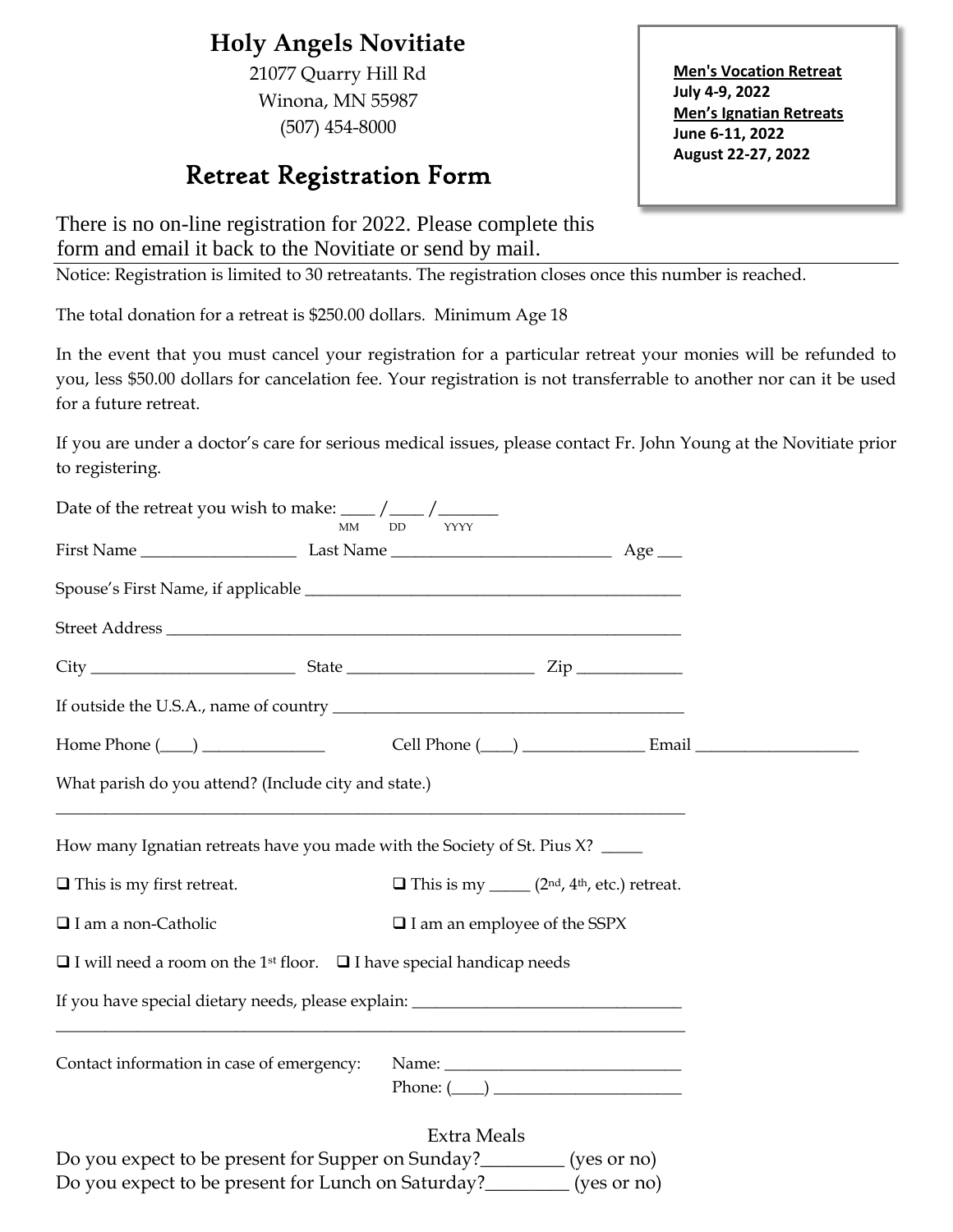## **Mode of Transportation**

| 1. $\Box$ Car $\Box$ Carpool                                                                                               |                       |  |  |
|----------------------------------------------------------------------------------------------------------------------------|-----------------------|--|--|
| I (we) will arrive at the Novitiate on: $\frac{1}{\sqrt{2}}$ at $\frac{1}{\sqrt{2}}$ = $\frac{1}{\sqrt{2}}$                |                       |  |  |
| MM<br>DD                                                                                                                   | HH<br>$MM$ AM / PM    |  |  |
| I (we) will depart the Novitiate on: $\frac{1}{\sqrt{2}}$ at $\frac{1}{\sqrt{2}}$ :                                        |                       |  |  |
| <b>MM</b><br>DD                                                                                                            | HH<br>MM<br>AM $/$ PM |  |  |
| If carpooling, provide the names of those traveling with you: __________________                                           |                       |  |  |
|                                                                                                                            |                       |  |  |
|                                                                                                                            |                       |  |  |
| <b>Bus</b>                                                                                                                 |                       |  |  |
| I will arrive at the station on: $\frac{1}{\sqrt{2}}$ at $\frac{1}{\sqrt{2}}$ at $\frac{1}{\sqrt{2}}$                      |                       |  |  |
| MM<br>DD<br>HH                                                                                                             | MM<br>AM $/$ PM       |  |  |
| My bus departs the station on: $\frac{1}{\sqrt{2}}$ at $\frac{1}{\sqrt{2}}$ at $\frac{1}{\sqrt{2}}$                        |                       |  |  |
| <b>MM</b><br><b>DD</b><br>HH                                                                                               | МM<br>AM / PM         |  |  |
| (When you arrive at the station, call us and we will dispatch a driver)                                                    |                       |  |  |
| Train                                                                                                                      |                       |  |  |
|                                                                                                                            |                       |  |  |
| I will arrive at the station on: $\frac{1}{\sqrt{2}}$ at $\frac{1}{\sqrt{2}}$ at $\frac{1}{\sqrt{2}}$                      |                       |  |  |
| MM<br>DD<br>HH                                                                                                             | $MM$ AM / PM          |  |  |
| My train departs the station on: $\frac{1}{\sqrt{2}}$ at $\frac{1}{\sqrt{2}}$ at $\frac{1}{\sqrt{2}}$ $\frac{1}{\sqrt{2}}$ |                       |  |  |
| <b>MM</b><br>DD<br>HH                                                                                                      | MM<br>AM/PM           |  |  |
| (When you arrive at the station, call us and we will dispatch a driver)                                                    |                       |  |  |

**2. Plane** *(arrivals in Rochester, MN or LaCrosse, WI only)* **We will not make pick-ups at MN/SP. Note: No pick-ups after 8 p.m.**

| Arrival: |  | $Airport: \_\_\_\_\_\_$                                                                                                                                                                                                                                                                                                                                                               |                                  |  |  |  |  |  |
|----------|--|---------------------------------------------------------------------------------------------------------------------------------------------------------------------------------------------------------------------------------------------------------------------------------------------------------------------------------------------------------------------------------------|----------------------------------|--|--|--|--|--|
|          |  |                                                                                                                                                                                                                                                                                                                                                                                       |                                  |  |  |  |  |  |
|          |  | Record Locator number: ___________                                                                                                                                                                                                                                                                                                                                                    |                                  |  |  |  |  |  |
|          |  | $\frac{1}{\sqrt{2}}$ at $\frac{1}{\sqrt{2}}$ at $\frac{1}{\sqrt{2}}$ at $\frac{1}{\sqrt{2}}$ at $\frac{1}{\sqrt{2}}$ at $\frac{1}{\sqrt{2}}$ at $\frac{1}{\sqrt{2}}$ at $\frac{1}{\sqrt{2}}$ at $\frac{1}{\sqrt{2}}$ at $\frac{1}{\sqrt{2}}$ at $\frac{1}{\sqrt{2}}$ at $\frac{1}{\sqrt{2}}$ at $\frac{1}{\sqrt{2}}$ at $\frac{1}{\sqrt{2}}$<br><b>MM</b><br><b>DD</b><br>HH MM AM/PM |                                  |  |  |  |  |  |
|          |  | Note: No Departures before 12:30 p.m.                                                                                                                                                                                                                                                                                                                                                 |                                  |  |  |  |  |  |
|          |  |                                                                                                                                                                                                                                                                                                                                                                                       |                                  |  |  |  |  |  |
|          |  |                                                                                                                                                                                                                                                                                                                                                                                       |                                  |  |  |  |  |  |
|          |  | $\frac{1}{\sqrt{2}}$ at $\frac{1}{\sqrt{2}}$ at $\frac{1}{\sqrt{2}}$ at $\frac{1}{\sqrt{2}}$<br>МM<br>DD<br>HH MM AM/PM                                                                                                                                                                                                                                                               |                                  |  |  |  |  |  |
|          |  | 3. <b>Shuttle</b> (after flight arrivals at Minneapolis/St. Paul)<br>My shuttle will arrive at the Kahler Hotel on: $\frac{1}{\sqrt{2}}$ at $\frac{1}{\sqrt{2}}$ = $\frac{1}{\sqrt{2}}$<br>МM                                                                                                                                                                                         | $HH$ MM $AM/PM$<br>DD.           |  |  |  |  |  |
|          |  | My shuttle will depart the Kahler Hotel on: $\frac{1}{\sqrt{2}}$ at $\frac{1}{\sqrt{2}}$ at $\frac{1}{\sqrt{2}}$<br>MM                                                                                                                                                                                                                                                                | <b>HH</b><br>$MM$ AM / PM<br>DD. |  |  |  |  |  |
|          |  | Please contact us in case of delay:<br>$(507)$ 454-8000<br>holyangelsnovitiate@fsspx.email                                                                                                                                                                                                                                                                                            |                                  |  |  |  |  |  |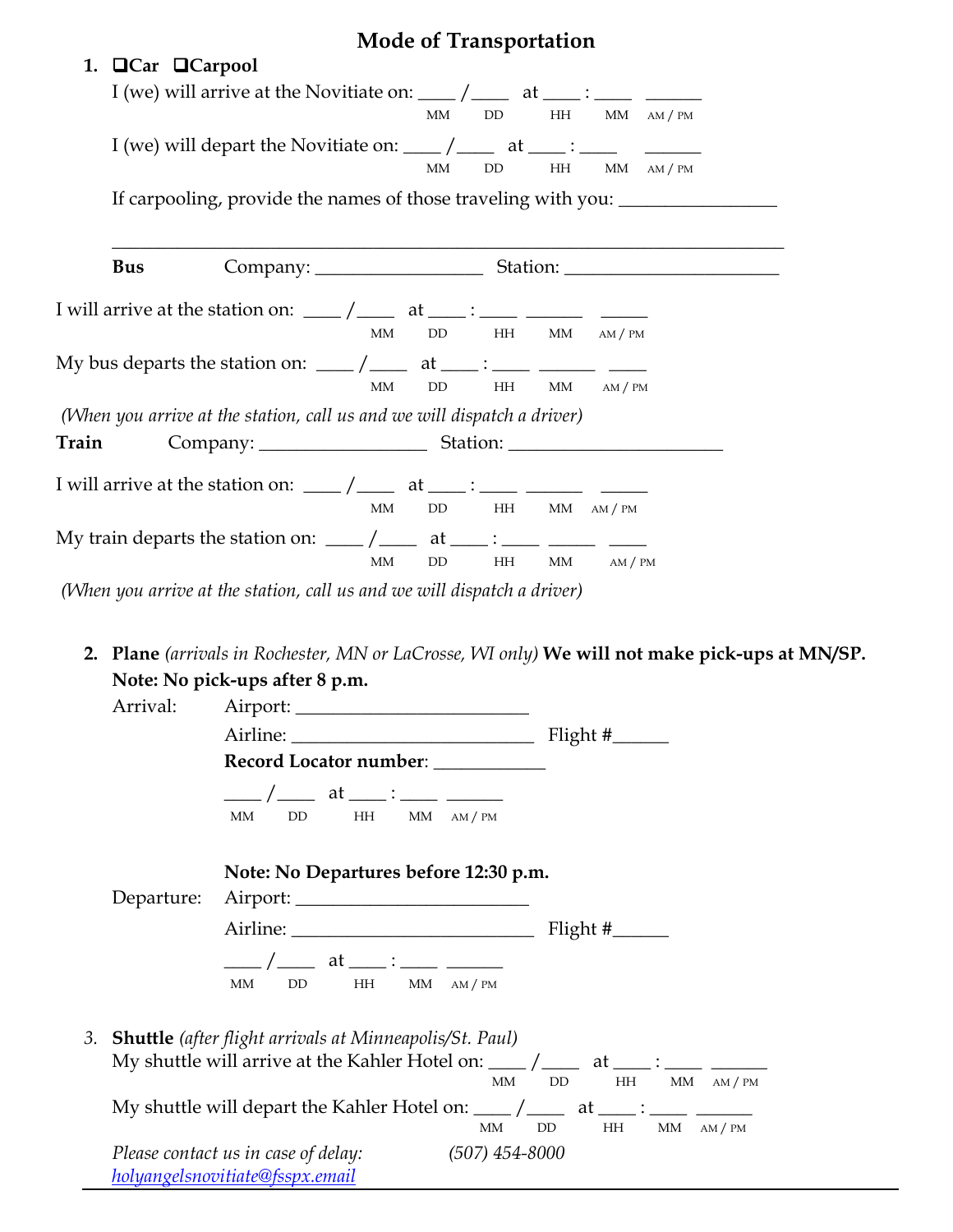#### **Holy Angels Novitiate** 21077 Quarry Hill Rd Winona, MN 55987 (507) 454-8000

The following is some basic information you will need for your travel plans and stay at the Novitiate.

### **1. Planning your trip**

There are several options available for arriving at the Retreat House depending on your location.

- Bus: Greyhound and Jefferson Lines make stops in Winona
- Train: Amtrak makes stops in Winona
- Shuttle Bus: Rochester Shuttle Service 888—998-9098 and Groome Transportation 507-280-9270 will drive you from Minneapolis-St. Paul International Airport to the Kahler hotel in Rochester.
- Flights: See below.

## **2. Arranging your flights**

When booking your airline ticket, you have the option of flying into Minnesota's Rochester airport (RST), Wisconsin's LaCrosse airport (LSE), or Minnesota's Minneapolis-St. Paul airport **(MSP)\***. Schedule your flight or shuttle to arrive on the Sunday before the retreat, anytime between **12:00 pm and 8:00 pm** for Rochester or LaCrosse, or between **10:00 am and 4:00 pm** for Minneapolis-St. Paul**.** Special permission is required to arrive on Monday since the retreat commences at **9:00 am**. In booking your return flight or shuttle, your departure should be any time after **12:30 pm** for LaCrosse or Rochester, or after **3:30 pm** for Minneapolis-St. Paul**.** The retreat ends about **10:30 am** on Saturday, which should provide ample time to arrive at the airport.

### **3. Transportation from the airports**

LaCrosse or Rochester: One of our drivers will be at the airport to pick you up at the arrival area (these are relatively small airports). Upon your arrival, please call the Novitiate to confirm that your driver has been dispatched.

**\*Minneapolis-St. Paul: The Novitiate is not responsible for transportation from Minneapolis-St. Paul.** You may take one of the shuttle services listed above to the Kahler hotel in Rochester, MN. From there we will have a driver pick you up. When you make your flight reservations, book a round trip on one of these shuttles from Minneapolis-St. Paul to Rochester's Kahler hotel. As of February, 2021, the price of a round trip is around \$88 dollars, a little less for senior citizens. Rochester Shuttle Service also gives discounts to the military as well as EMTs, firefighters, and police officers.

In making reservations for your return trip on the shuttle, be sure that your departure time is no earlier than 12:00 pm. The shuttle ride from Kahler to Minneapolis-St. Paul is slightly over an hour and a half. The shuttle service area at Terminal 1 is near the Green/Gold parking ramp; pickup at Terminal 2 is at the ground transport center across the pick-up road. *You may have to call the shuttle*